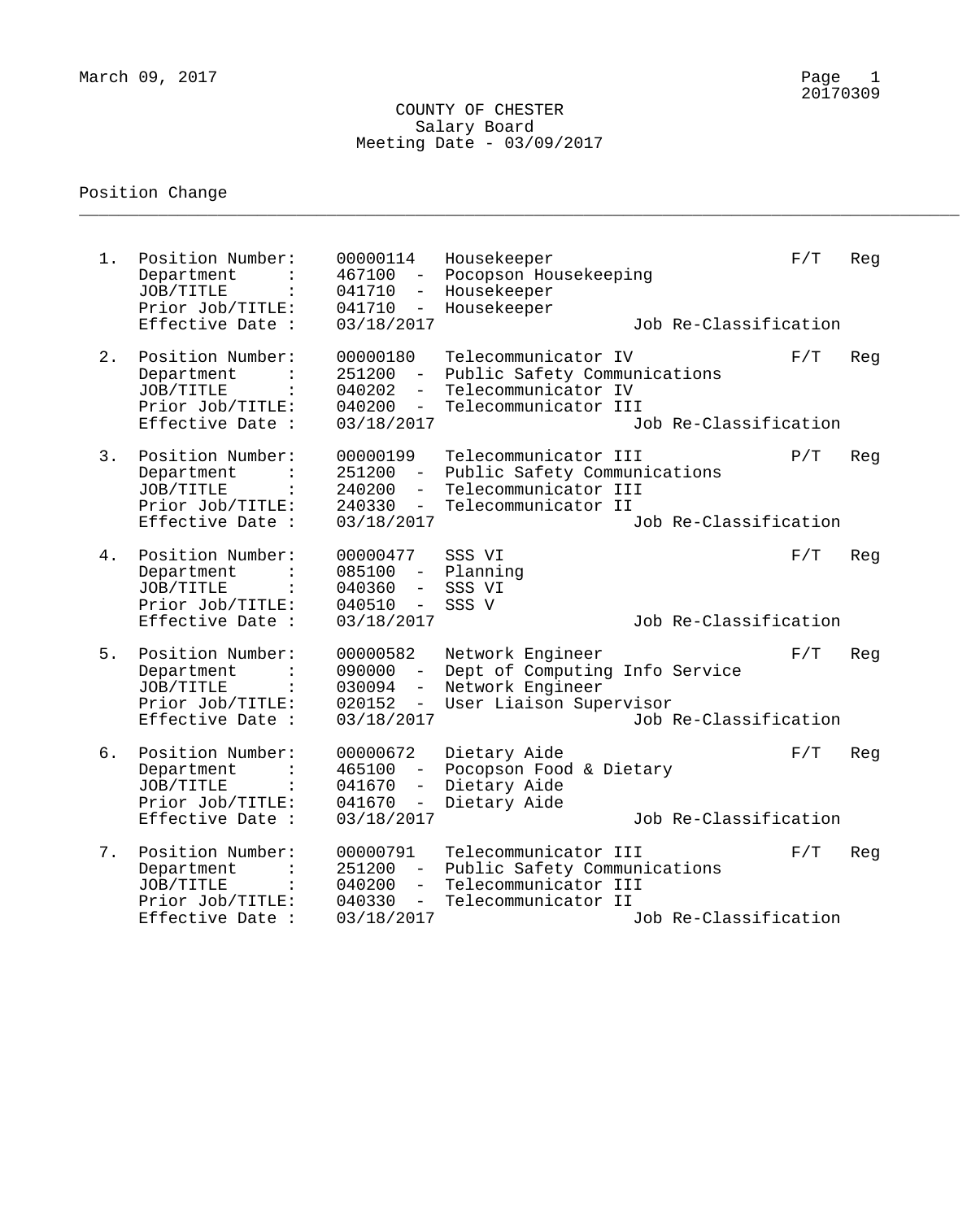\_\_\_\_\_\_\_\_\_\_\_\_\_\_\_\_\_\_\_\_\_\_\_\_\_\_\_\_\_\_\_\_\_\_\_\_\_\_\_\_\_\_\_\_\_\_\_\_\_\_\_\_\_\_\_\_\_\_\_\_\_\_\_\_\_\_\_\_\_\_\_\_\_\_\_\_\_\_\_\_

| 8.  | Position Number:<br>Department<br>JOB/TITLE<br>Prior Job/TITLE:<br>Effective Date :                         | 00001329<br>251200<br>$\overline{\phantom{m}}$<br>040202<br>$\overline{\phantom{a}}$<br>040200<br>03/18/2017 | Telecommunicator IV<br>Public Safety Communications<br>Telecommunicator IV<br>Telecommunicator III<br>Job Re-Classification                           | F/T | Reg |
|-----|-------------------------------------------------------------------------------------------------------------|--------------------------------------------------------------------------------------------------------------|-------------------------------------------------------------------------------------------------------------------------------------------------------|-----|-----|
| 9.  | Position Number:<br>Department<br>JOB/TITLE<br>Prior Job/TITLE:<br>Effective Date :                         | 00001331<br>251200<br>040200<br>040330<br>$-$<br>03/18/2017                                                  | Telecommunicator III<br>Public Safety Communications<br>Telecommunicator III<br>Telecommunicator II<br>Job Re-Classification                          | F/T | Reg |
| 10. | Position Number:<br>Department<br>JOB/TITLE<br>$\ddot{\phantom{a}}$<br>Prior Job/TITLE:<br>Effective Date : | 00001366<br>451145<br>020582<br>020574<br>$\overline{\phantom{0}}$<br>03/18/2017                             | Child Abuse Investigation Supv<br>Children, Youth and Families<br>Child Abuse Investigation Supv<br>Casework Supervisor (YC)<br>Job Re-Classification | F/T | Reg |
| 11. | Position Number:<br>Department<br>JOB/TITLE<br>Prior Job/TITLE:<br>Effective Date :                         | 00001451<br>251200<br>040200<br>$-$<br>040330<br>$ \,$<br>03/18/2017                                         | Telecommunicator III<br>Public Safety Communications<br>Telecommunicator III<br>Telecommunicator II<br>Job Re-Classification                          | F/T | Reg |
| 12. | Position Number:<br>Department<br>JOB/TITLE<br>Prior Job/TITLE:<br>Effective Date :                         | 00001603<br>251200<br>$ \,$<br>040200<br>$-$<br>040330<br>$\overline{\phantom{a}}$<br>03/18/2017             | Telecommunicator III<br>Public Safety Communications<br>Telecommunicator III<br>Telecommunicator II<br>Job Re-Classification                          | F/T | Reg |
| 13. | Position Number:<br>Department<br>JOB/TITLE<br>Prior Job/TITLE:<br>Effective Date :                         | 00001792<br>251200<br>040200<br>$\qquad \qquad -$<br>040330<br>$-$<br>03/18/2017                             | Telecommunicator III<br>Public Safety Communications<br>Telecommunicator III<br>Telecommunicator II<br>Job Re-Classification                          | F/T | Reg |
| 14. | Position Number:<br>Department<br>JOB/TITLE<br>Prior Job/TITLE:<br>Effective Date :                         | 00001830<br>251200<br>040200<br>$\overline{\phantom{a}}$<br>040330<br>$-$<br>03/18/2017                      | Telecommunicator III<br>Public Safety Communications<br>Telecommunicator III<br>Telecommunicator II<br>Job Re-Classification                          | F/T | Reg |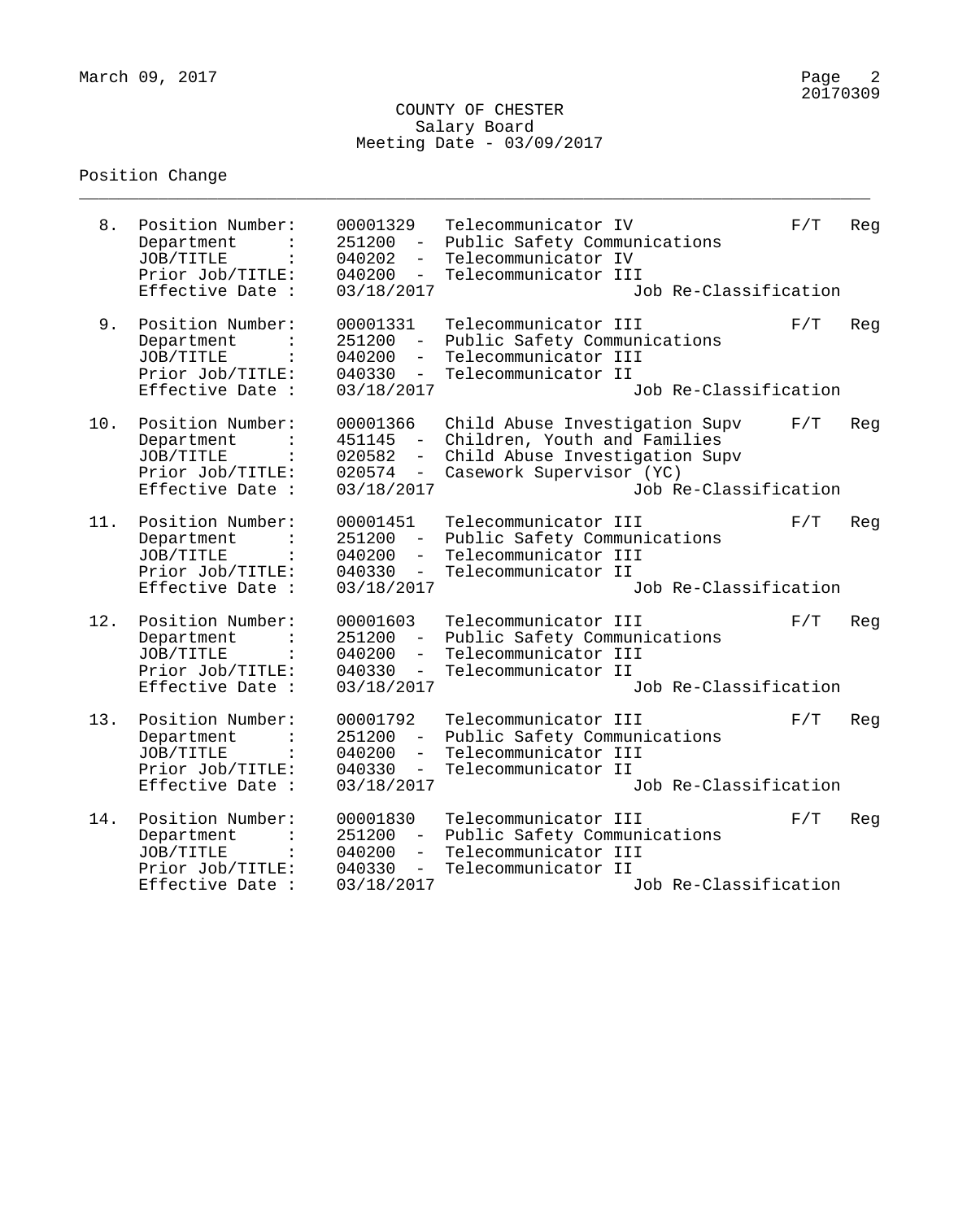\_\_\_\_\_\_\_\_\_\_\_\_\_\_\_\_\_\_\_\_\_\_\_\_\_\_\_\_\_\_\_\_\_\_\_\_\_\_\_\_\_\_\_\_\_\_\_\_\_\_\_\_\_\_\_\_\_\_\_\_\_\_\_\_\_\_\_\_\_\_\_\_\_\_\_\_\_\_\_\_

| 15. | Position Number:<br>Department<br>JOB/TITLE<br>Prior Job/TITLE:<br>Effective Date :                   | 00001833<br>251200<br>040200<br>$\overline{\phantom{0}}$<br>040330<br>03/18/2017                             | Telecommunicator III<br>Public Safety Communications<br>Telecommunicator III<br>Telecommunicator II<br>Job Re-Classification | F/T | Reg |
|-----|-------------------------------------------------------------------------------------------------------|--------------------------------------------------------------------------------------------------------------|------------------------------------------------------------------------------------------------------------------------------|-----|-----|
| 16. | Position Number:<br>Department<br>JOB/TITLE<br>Prior Job/TITLE:<br>Effective Date :                   | 00001840<br>251200<br>040202<br>040200<br>$-$<br>03/18/2017                                                  | Telecommunicator IV<br>Public Safety Communications<br>Telecommunicator IV<br>Telecommunicator III<br>Job Re-Classification  | F/T | Reg |
| 17. | Position Number:<br>Department<br>JOB/TITLE<br>$\ddot{\cdot}$<br>Prior Job/TITLE:<br>Effective Date : | 00001969<br>465100<br>040221<br>040221<br>$ \,$<br>03/18/2017                                                | Retail Manager<br>Pocopson Food & Dietary<br>Retail Manager<br>Retail Manager<br>Job Re-Classification                       | F/T | Reg |
| 18. | Position Number:<br>Department<br>JOB/TITLE<br>Prior Job/TITLE:<br>Effective Date :                   | 00001972<br>251200<br>040200<br>$\overline{\phantom{0}}$<br>040330<br>$\overline{\phantom{a}}$<br>03/18/2017 | Telecommunicator III<br>Public Safety Communications<br>Telecommunicator III<br>Telecommunicator II<br>Job Re-Classification | F/T | Reg |
| 19. | Position Number:<br>Department<br>JOB/TITLE<br>Prior Job/TITLE:<br>Effective Date :                   | 00002032<br>251200<br>$ \,$<br>040202<br>040200<br>$\overline{\phantom{0}}$<br>03/18/2017                    | Telecommunicator IV<br>Public Safety Communications<br>Telecommunicator IV<br>Telecommunicator III<br>Job Re-Classification  | F/T | Reg |
| 20. | Position Number:<br>Department<br>JOB/TITLE<br>Prior Job/TITLE:<br>Effective Date :                   | 00002241<br>251200<br>040202<br>$\qquad \qquad -$<br>040200<br>$\overline{\phantom{0}}$<br>03/18/2017        | Telecommunicator IV<br>Public Safety Communications<br>Telecommunicator IV<br>Telecommunicator III<br>Job Re-Classification  | F/T | Reg |
| 21. | Position Number:<br>Department<br>JOB/TITLE<br>Prior Job/TITLE:<br>Effective Date :                   | 00002246<br>251200<br>040202<br>$\overline{\phantom{a}}$<br>040200<br>$\qquad \qquad -$<br>03/18/2017        | Telecommunicator IV<br>Public Safety Communications<br>Telecommunicator IV<br>Telecommunicator III<br>Job Re-Classification  | F/T | Reg |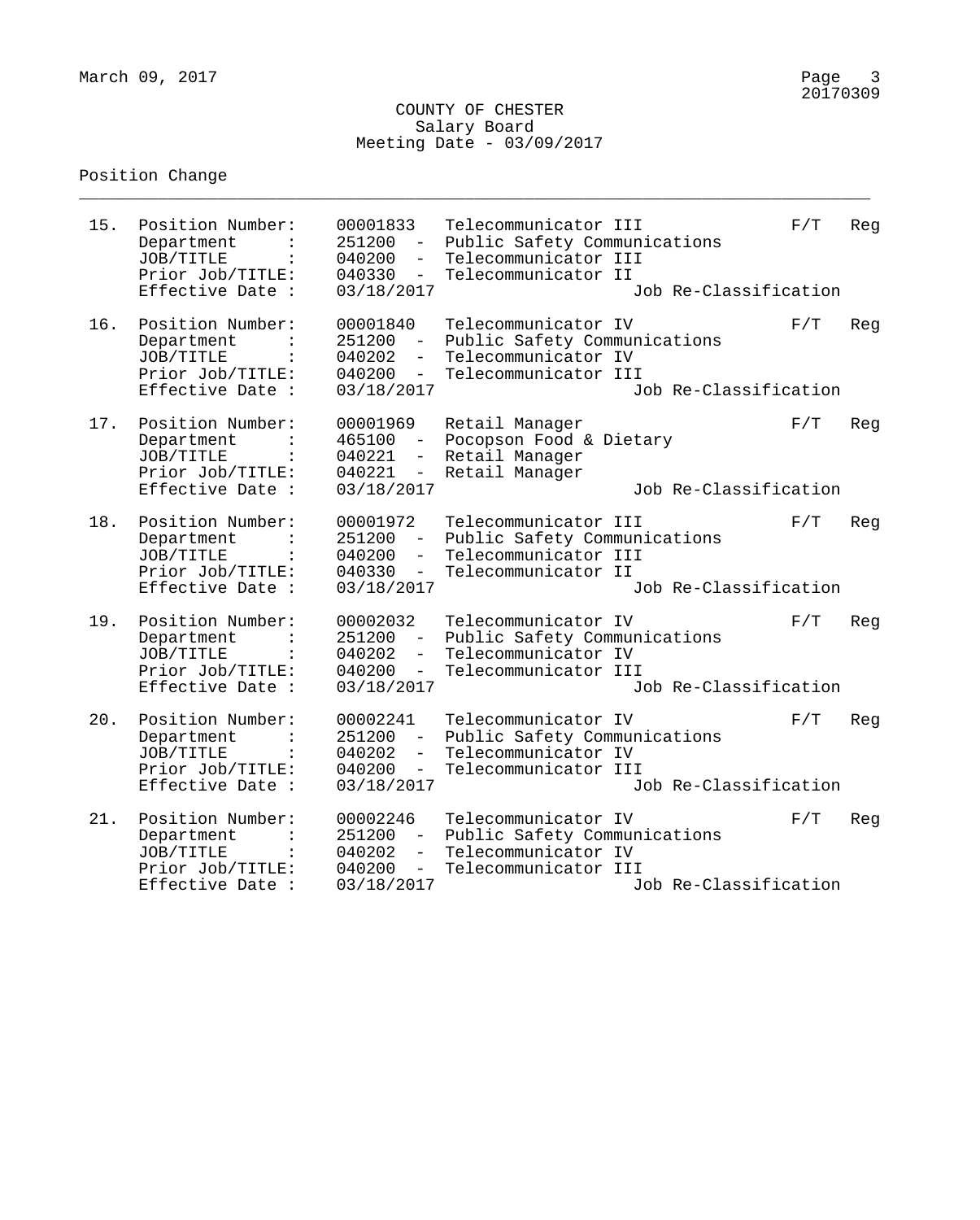\_\_\_\_\_\_\_\_\_\_\_\_\_\_\_\_\_\_\_\_\_\_\_\_\_\_\_\_\_\_\_\_\_\_\_\_\_\_\_\_\_\_\_\_\_\_\_\_\_\_\_\_\_\_\_\_\_\_\_\_\_\_\_\_\_\_\_\_\_\_\_\_\_\_\_\_\_\_\_\_

| 22. | Position Number:<br>Department<br>JOB/TITLE<br>Prior Job/TITLE:<br>Effective Date :                         | 00002328<br>251200<br>040200<br>$-$<br>040330<br>$ \,$<br>03/18/2017                    | Telecommunicator III<br>Public Safety Communications<br>Telecommunicator III<br>Telecommunicator II<br>Job Re-Classification | F/T | Reg |
|-----|-------------------------------------------------------------------------------------------------------------|-----------------------------------------------------------------------------------------|------------------------------------------------------------------------------------------------------------------------------|-----|-----|
| 23. | Position Number:<br>Department<br>JOB/TITLE<br>Prior Job/TITLE:<br>Effective Date :                         | 00002333<br>251200<br>040202<br>040200<br>$-$<br>03/18/2017                             | Telecommunicator IV<br>Public Safety Communications<br>Telecommunicator IV<br>Telecommunicator III<br>Job Re-Classification  | F/T | Reg |
| 24. | Position Number:<br>Department<br>JOB/TITLE<br>$\ddot{\phantom{a}}$<br>Prior Job/TITLE:<br>Effective Date : | 00002352<br>251200<br>040730<br>040200<br>$-$<br>03/18/2017                             | Telecommunicator I<br>Public Safety Communications<br>Telecommunicator I<br>Telecommunicator III<br>Job Re-Classification    | F/T | Reg |
| 25. | Position Number:<br>Department<br>JOB/TITLE<br>Prior Job/TITLE:<br>Effective Date :                         | 00002353<br>251200<br>040200<br>$-$<br>040330<br>$ \,$<br>03/18/2017                    | Telecommunicator III<br>Public Safety Communications<br>Telecommunicator III<br>Telecommunicator II<br>Job Re-Classification | F/T | Reg |
| 26. | Position Number:<br>Department<br>JOB/TITLE<br>Prior Job/TITLE:<br>Effective Date :                         | 00002354<br>251200<br>$\equiv$ .<br>040200<br>$-$<br>040330<br>$-$<br>03/18/2017        | Telecommunicator III<br>Public Safety Communications<br>Telecommunicator III<br>Telecommunicator II<br>Job Re-Classification | F/T | Reg |
| 27. | Position Number:<br>Department<br>JOB/TITLE<br>Prior Job/TITLE:<br>Effective Date :                         | 00002382<br>251200<br>040202<br>040200<br>$-$<br>03/18/2017                             | Telecommunicator IV<br>Public Safety Communications<br>Telecommunicator IV<br>Telecommunicator III<br>Job Re-Classification  | F/T | Reg |
| 28. | Position Number:<br>Department<br>JOB/TITLE<br>Prior Job/TITLE:<br>Effective Date :                         | 00002383<br>251200<br>040200<br>$\overline{\phantom{a}}$<br>040330<br>$-$<br>03/18/2017 | Telecommunicator III<br>Public Safety Communications<br>Telecommunicator III<br>Telecommunicator II<br>Job Re-Classification | F/T | Reg |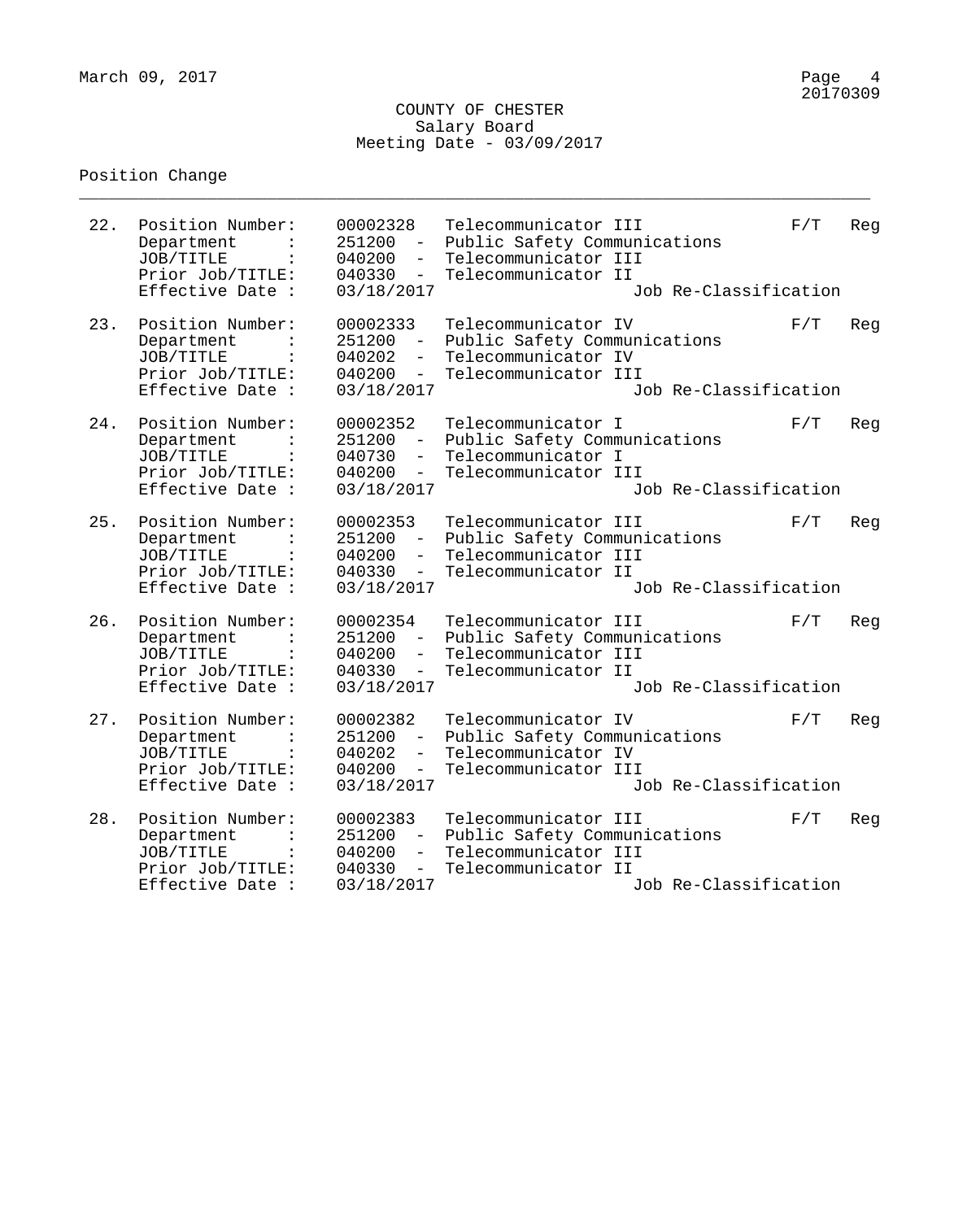\_\_\_\_\_\_\_\_\_\_\_\_\_\_\_\_\_\_\_\_\_\_\_\_\_\_\_\_\_\_\_\_\_\_\_\_\_\_\_\_\_\_\_\_\_\_\_\_\_\_\_\_\_\_\_\_\_\_\_\_\_\_\_\_\_\_\_\_\_\_\_\_\_\_\_\_\_\_\_\_

| 29. | Position Number:<br>Department<br>JOB/TITLE<br>Prior Job/TITLE:<br>Effective Date :                   | 00002386<br>251200<br>040200<br>040330<br>$-$<br>03/18/2017                                             | Telecommunicator III<br>Public Safety Communications<br>Telecommunicator III<br>Telecommunicator II<br>Job Re-Classification                     | F/T | Reg |
|-----|-------------------------------------------------------------------------------------------------------|---------------------------------------------------------------------------------------------------------|--------------------------------------------------------------------------------------------------------------------------------------------------|-----|-----|
| 30. | Position Number:<br>Department<br>JOB/TITLE<br>Prior Job/TITLE:<br>Effective Date :                   | 00002440<br>090000<br>040127<br>$\overline{\phantom{a}}$<br>040127<br>$-$<br>03/18/2017                 | Service Team Lead<br>Dept of Computing Info Service<br>Service Team Lead<br>Service Team Lead<br>Job Re-Classification                           | F/T | Reg |
| 31. | Position Number:<br>Department<br>JOB/TITLE<br>Prior Job/TITLE:<br>Effective Date :                   | 00002546<br>075100<br>030306<br>$\equiv$<br>020609<br>$\overline{\phantom{0}}$<br>03/18/2017            | Assistant Administrator I<br>Facilities Management - Admin<br>Assistant Administrator I<br>Admin Support Servcs Coord I<br>Job Re-Classification | F/T | Reg |
| 32. | Position Number:<br>Department<br>JOB/TITLE<br>Prior Job/TITLE:<br>Effective Date :                   | 00002615<br>251200<br>040200<br>$-$<br>040330<br>$-$<br>03/18/2017                                      | Telecommunicator III<br>Public Safety Communications<br>Telecommunicator III<br>Telecommunicator II<br>Job Re-Classification                     | F/T | Reg |
| 33. | Position Number:<br>Department<br>JOB/TITLE<br>Prior Job/TITLE:<br>Effective Date :                   | 00002617<br>251200<br>$\equiv$ .<br>040200<br>$\overline{\phantom{a}}$<br>040330<br>$ \,$<br>03/18/2017 | Telecommunicator III<br>Public Safety Communications<br>Telecommunicator III<br>Telecommunicator II<br>Job Re-Classification                     | F/T | Reg |
| 34. | Position Number:<br>Department<br>JOB/TITLE<br>Prior Job/TITLE:<br>Effective Date :                   | 00002620<br>251200<br>040200<br>040330<br>03/18/2017                                                    | Telecommunicator III<br>Public Safety Communications<br>Telecommunicator III<br>Telecommunicator II<br>Job Re-Classification                     | F/T | Reg |
| 35. | Position Number:<br>Department<br>JOB/TITLE<br>$\ddot{\cdot}$<br>Prior Job/TITLE:<br>Effective Date : | 00002657<br>251200<br>040202<br>$\overline{\phantom{a}}$<br>040200<br>$-$<br>03/18/2017                 | Telecommunicator IV<br>Public Safety Communications<br>Telecommunicator IV<br>Telecommunicator III<br>Job Re-Classification                      | F/T | Reg |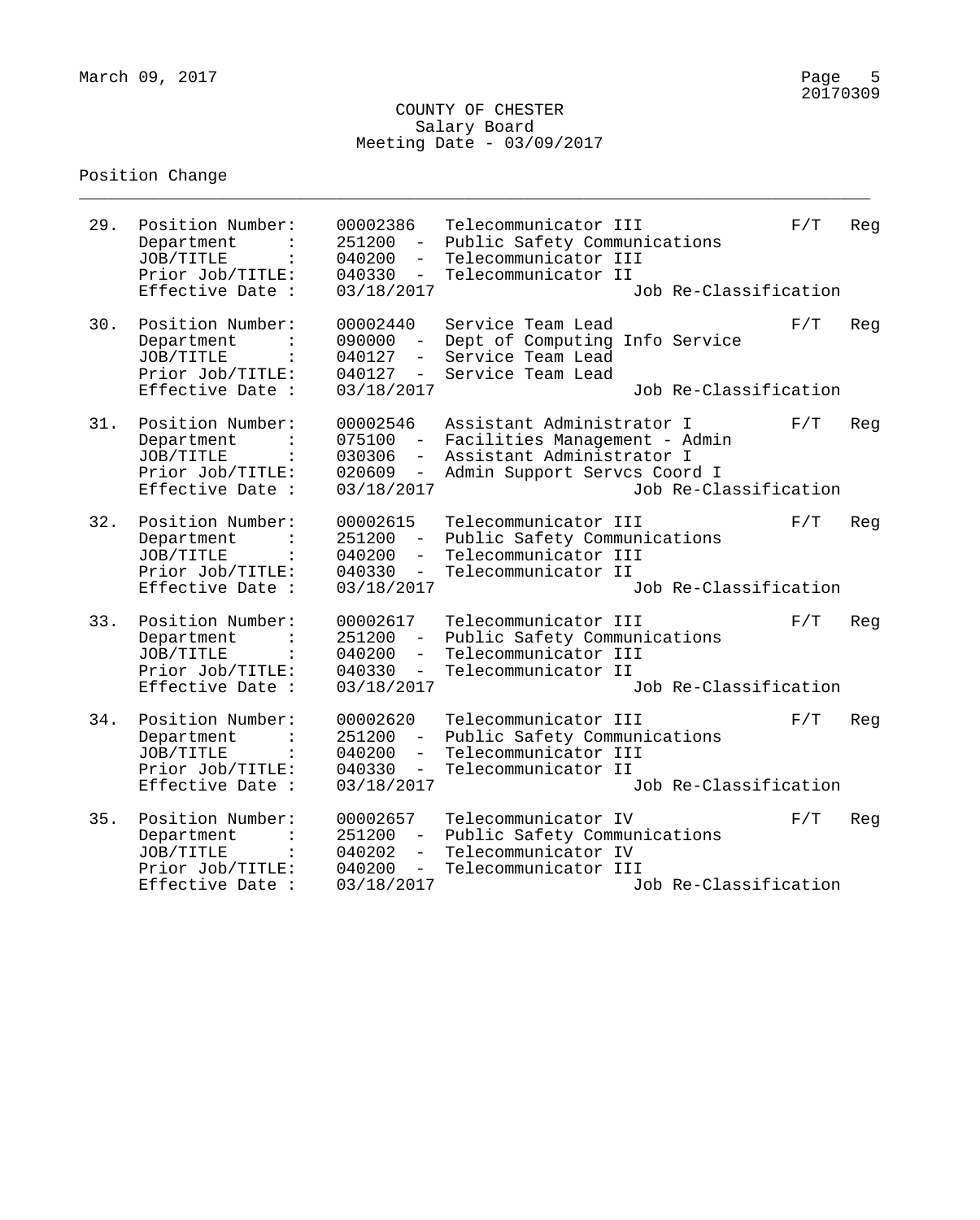\_\_\_\_\_\_\_\_\_\_\_\_\_\_\_\_\_\_\_\_\_\_\_\_\_\_\_\_\_\_\_\_\_\_\_\_\_\_\_\_\_\_\_\_\_\_\_\_\_\_\_\_\_\_\_\_\_\_\_\_\_\_\_\_\_\_\_\_\_\_\_\_\_\_\_\_\_\_\_\_

| 36. | Position Number:<br>Department<br>JOB/TITLE<br>Prior Job/TITLE:<br>Effective Date : | 00002900<br>461210<br>$\overline{\phantom{m}}$<br>351420<br>$\overline{\phantom{0}}$<br>351420<br>$-$<br>03/18/2017                      | Nurse Aide<br>Pocopson Nursing Care<br>Nurse Aide<br>Nurse Aide                                                               | Job Re-Classification          | P/T | Reg |
|-----|-------------------------------------------------------------------------------------|------------------------------------------------------------------------------------------------------------------------------------------|-------------------------------------------------------------------------------------------------------------------------------|--------------------------------|-----|-----|
| 37. | Position Number:<br>Department<br>JOB/TITLE<br>Prior Job/TITLE:<br>Effective Date : | 00003150<br>251200<br>040200<br>$-$<br>040330<br>$-$<br>03/18/2017                                                                       | Telecommunicator III<br>Public Safety Communications<br>Telecommunicator III<br>Telecommunicator II                           | Job Re-Classification          | F/T | Reg |
| 38. | Position Number:<br>Department<br>JOB/TITLE<br>Prior Job/TITLE:<br>Effective Date : | 00003434<br>491100<br>020720<br>020720<br>$-$<br>03/18/2017                                                                              | Fiscal Coordinator<br>Dept of Community Development<br>Fiscal Coordinator<br>Fiscal Coordinator                               | Job Re-Classification          | F/T | Reg |
| 39. | Position Number:<br>Department<br>JOB/TITLE<br>Prior Job/TITLE:<br>Effective Date : | 00003920<br>451145<br>020223<br>040652<br>$-$<br>03/18/2017                                                                              | Child Abuse Investigations Mgr<br>Children, Youth and Families<br>Child Abuse Investigations Mgr<br>Interventionist<br>$\top$ | Job Re-Classification          | F/T | Reg |
| 40. | Position Number:<br>Department<br>JOB/TITLE<br>Prior Job/TITLE:<br>Effective Date : | 00004068<br>251110<br>020343<br>$-$<br>020343<br>$\overline{\phantom{0}}$<br>01/09/2017                                                  | Assistant Director for PSTC<br>ES PublicSafetyTrainingCampus<br>Assistant Director for PSTC<br>Assistant Director for PSTC    | Job Re-Classification          | F/T | Reg |
| 41. | Position Number:<br>Department<br>JOB/TITLE<br>Prior Job/TITLE:<br>Effective Date : | 00004124<br>467100<br>$\overline{\phantom{m}}$<br>041710<br>$\overline{\phantom{0}}$<br>041710<br>$\overline{\phantom{a}}$<br>03/18/2017 | Housekeeper<br>Pocopson Housekeeping<br>Housekeeper<br>Housekeeper                                                            | Job Re-Classification          | F/T | Reg |
| 42. | Position Number:<br>Department<br>JOB/TITLE<br>Prior Job/TITLE:<br>Effective Date : | 00000778<br>465100<br>040710<br>$\overline{\phantom{0}}$<br>240710<br>$\qquad \qquad -$<br>03/18/2017                                    | Cook<br>Pocopson Food & Dietary<br>Cook<br>Cook (Part-Time)                                                                   | $P/T$ to $F/T$ - 11th or after | F/T | Reg |